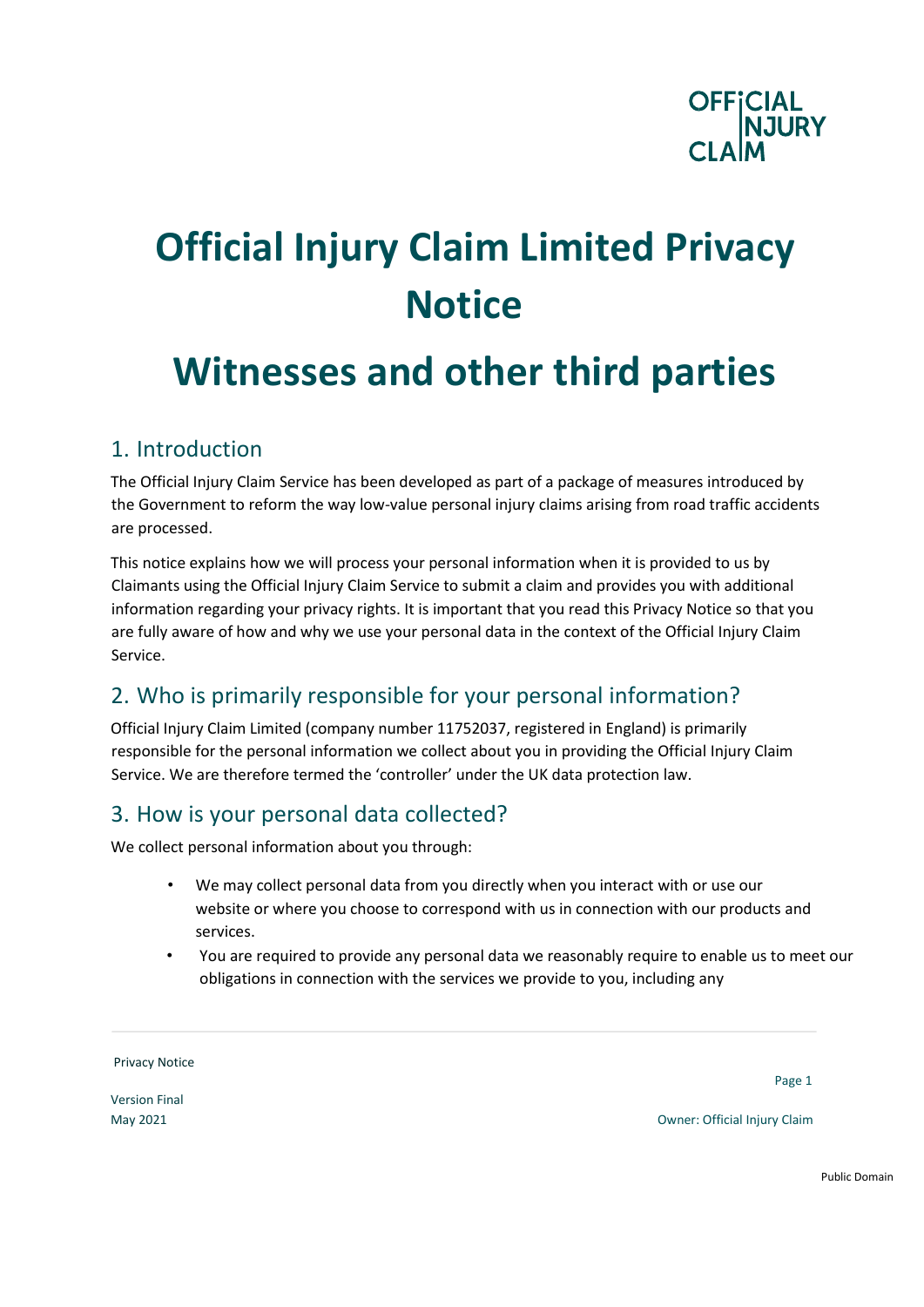

statutory or contractual obligations. Where you are unable to provide us with personal data we reasonably require to meet our obligations, we may be unable to offer services to you and we may have to terminate any existing services with immediate effect.

- Claimants. When a Claimant submits and processes a claim through the Official Injury Claim Service, they provide us with certain categories of personal information about you where this information is needed to support their claim. These will include your name and contact details.
- If the Claimant has engaged a professional representative to submit a claim on their behalf, through the professional representative. The Claimant's professional representative will provide us with certain categories of personal information about you when these are required to submit and process a claim on the Claimant's behalf. These will include your name and contact details.

Privacy Notice

Version Final

Page 2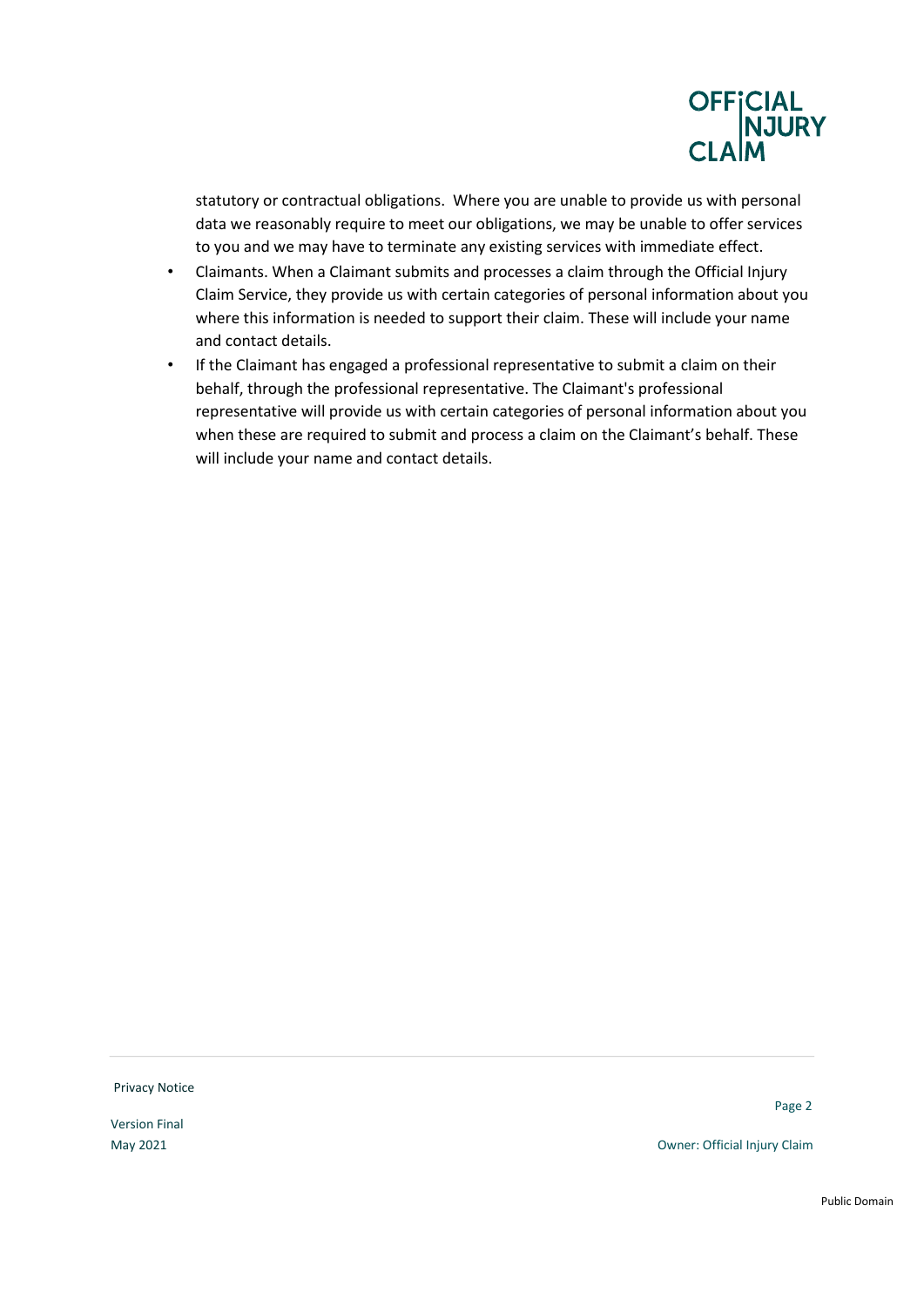

# 4. How we use your personal data and how long we keep it for

We will only use your personal data when the law allows it and only to the extent necessary in order to fulfil the purpose for which we need to collect it. Below we set out these purposes, the lawful basis we rely on in order to do so, and how long we keep your personal information for.

| Purpose for which we                                                                                                                                        | What type of personal data are we using?                                                                                                                                                                                                                                                                                                                                                                             | What lawful basis do we rely on to                                                                                                                                                                                                                                                                                                                             | How long do we retain your                                                                                                                            |
|-------------------------------------------------------------------------------------------------------------------------------------------------------------|----------------------------------------------------------------------------------------------------------------------------------------------------------------------------------------------------------------------------------------------------------------------------------------------------------------------------------------------------------------------------------------------------------------------|----------------------------------------------------------------------------------------------------------------------------------------------------------------------------------------------------------------------------------------------------------------------------------------------------------------------------------------------------------------|-------------------------------------------------------------------------------------------------------------------------------------------------------|
| use your personal data                                                                                                                                      |                                                                                                                                                                                                                                                                                                                                                                                                                      | use your personal data?                                                                                                                                                                                                                                                                                                                                        | personal data?                                                                                                                                        |
| To enable Claimants to<br>submit their claims,<br>together with the<br>required supporting<br>information, through the<br>Official Injury Claim<br>Service. | At Fault Party, Witnesses and Other Drivers:<br>Name<br>Address (At Fault Party only)<br>Vehicle registration number (At Fault<br>$\bullet$<br>Party and Other Drivers only)<br>Email address (At Fault Party and<br>Witnesses only)<br>Contact telephone number<br><b>Bus Drivers:</b><br>Drivers name<br>Companies name<br>Bus Driver ID number<br><b>Police Officers:</b><br>Reporting officer name<br>PNN number | We rely on our legitimate interest in<br>ensuring that Claimants are able to use<br>the Official Injury Claim Service to<br>submit claims with the required<br>supporting information. Our legitimate<br>interest is the proper functioning of the<br>Official Injury Claim Service, and more<br>broadly of the low value personal injury<br>insurance market. | We will retain your personal<br>information for seven years from<br>the date the claim is closed on our<br>system, after which it will be<br>deleted. |

Privacy NoticePage 3

Version FinalOwner: Official Injury Claim

May 2021 Public Domain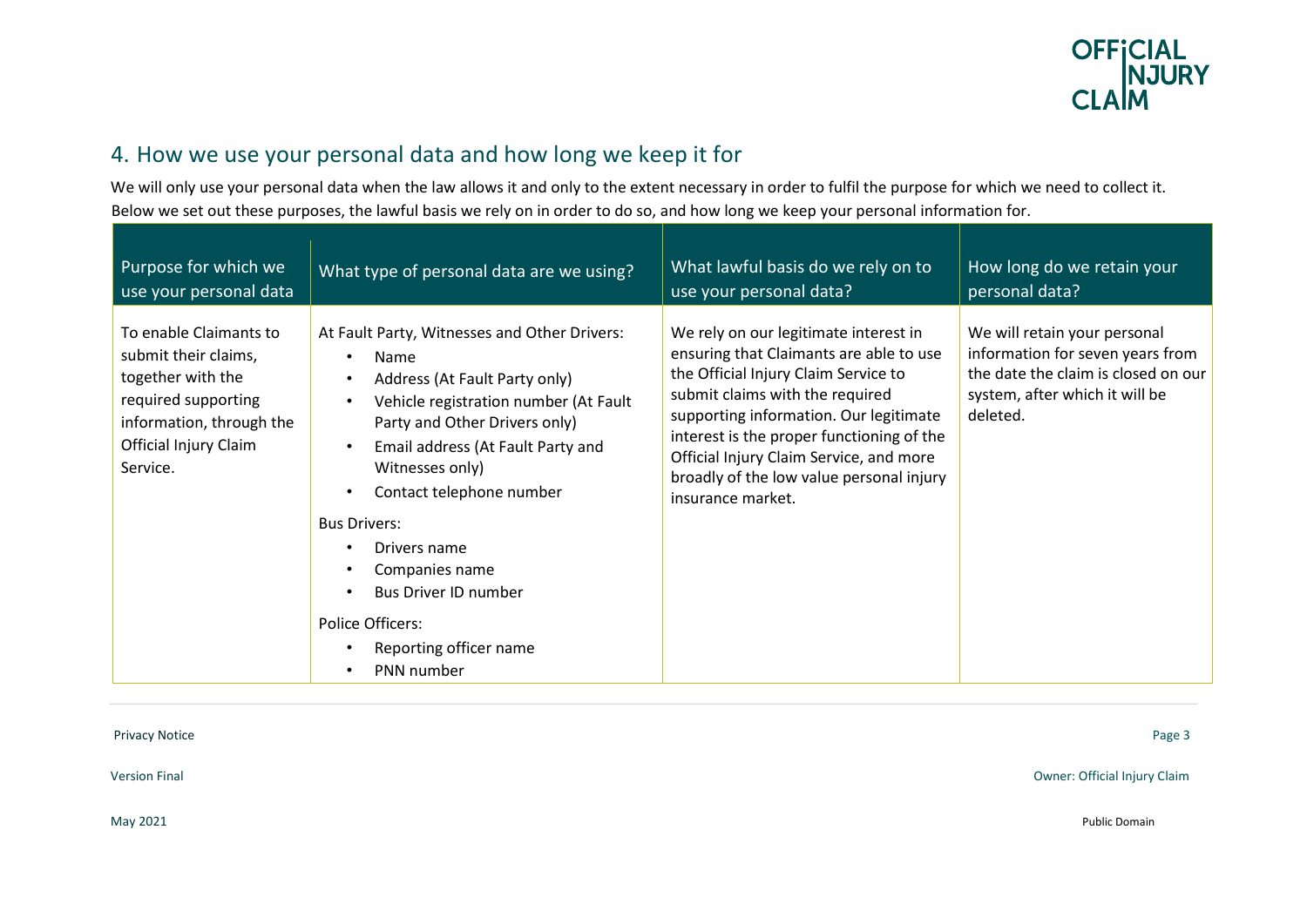

. Privacy Notice

Version Final Page 4 May 2021 Owner: Official Injury Claim

Public Domain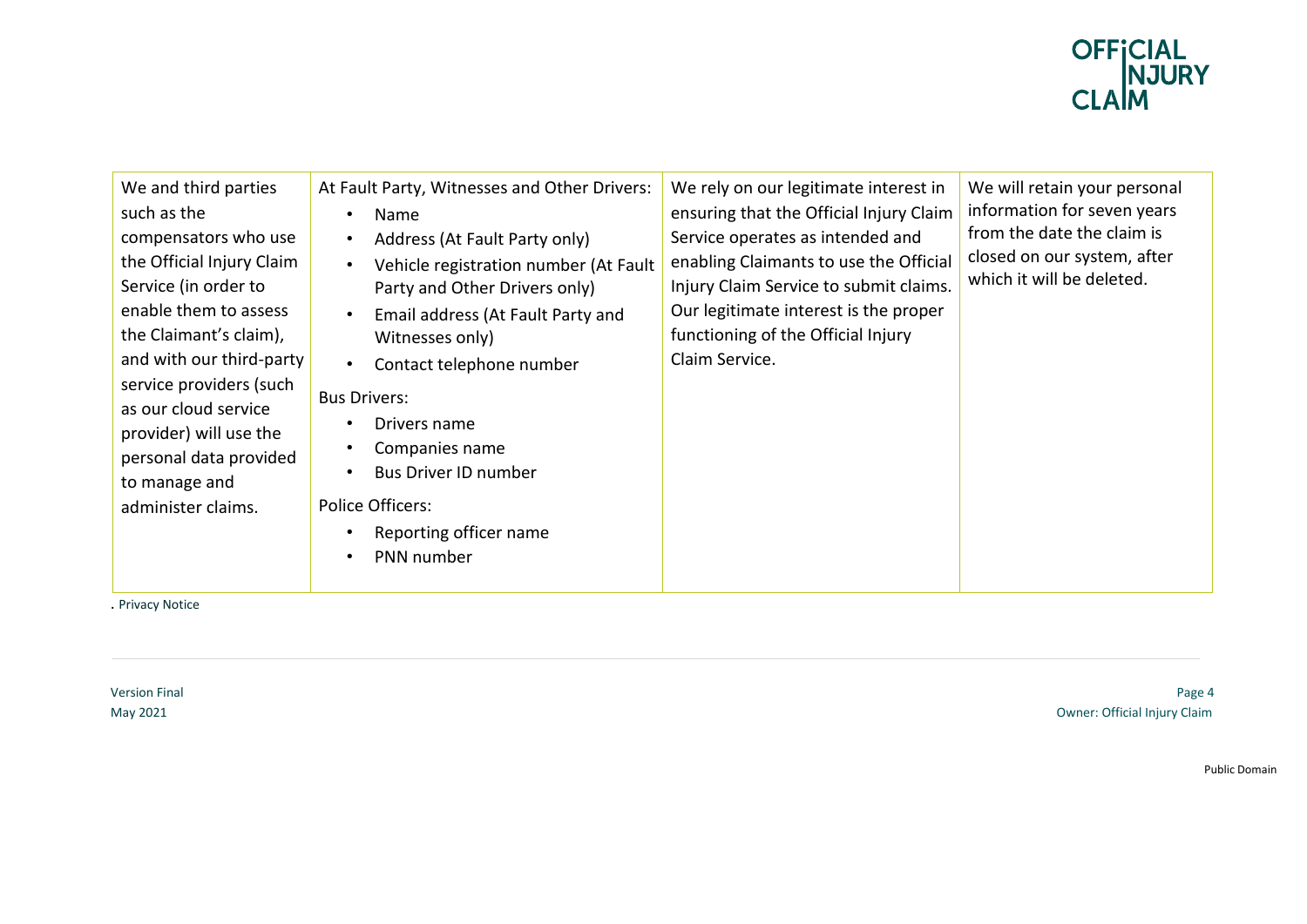

# 5. Other parties who will have access to your data

Your personal data may be disclosed by us to the following third parties within the United Kingdom and overseas:

- other companies in our group of companies, for internal reporting purposes;
- insurance companies and compensators which will review and possibly pay out under the claim submitted;
- third parties which provide technical services to us in the context of the Official Injury Claim Service which enable us to provide the Official Injury Claim Service;
- other service providers including IT suppliers, administration services providers and, in some cases, translation service providers;
- other public bodies, including regulatory bodies, governmental departments and agencies, where we are obliged or permitted by law to do so (this may include the General Medical Council, Ministry of Justice and the Information Commissioner's Office); and
- our professional advisors including auditors.

We may also disclose your personal data to third parties to whom we may choose to sell, transfer, or merge parts of our business or our assets. Alternatively, we may seek to acquire other businesses or merge with them. If a change happens to our business, then our new owners may use your personal data in the same way as set out in this Privacy Notice.

We require all third parties to respect the security of your personal data and to treat it in accordance with the law.

# 6. Accuracy of your information

We rely on the availability of accurate personal data to enable us to provide the services to you and operate our business. You should therefore notify us of any changes to your personal data that may affect the proper management and administration of the services we provide to you.

#### 7. Transferring your personal information overseas

Your personal data will generally not be transferred outside the UK other than where the transfer is necessary for the purposes of establishing, exercising or defending legal rights, obtaining legal advice, or in connection with any legal proceedings, or otherwise as permitted by law.

We will only share personal data with others outside the UK when we are legally permitted to do so, namely where:

- the UK government has decided that the relevant country has adequate protective rules in relation to data protection in place (an "adequacy decision");
- we have entered into the relevant "standard contractual clauses" with the recipient of your personal data (these are a set of obligations about how your data is protected and used); or

Page 5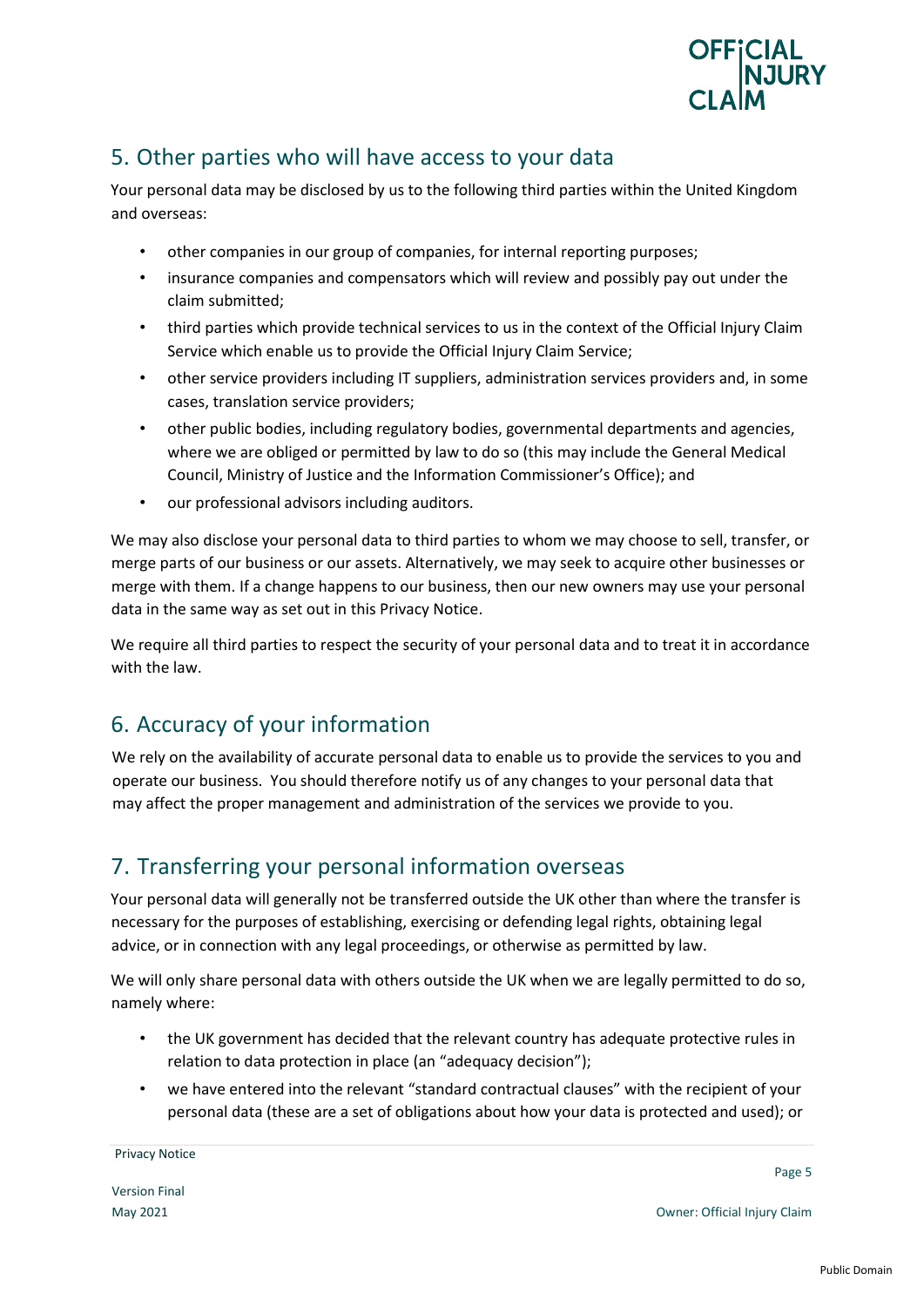

• we can rely on another basis under the law such as that we have to share the personal data because this is necessary for the purpose of a court case, investigation or to protect our legal rights.

#### 8. Data security

We have put in place appropriate security measures to prevent your personal data from being lost, used, accessed, altered or disclosed in an accidental or unauthorised way. We are committed to ensuring that all reasonable and appropriate steps have been taken to protect your personal data which incudes, where appropriate, utilising encryption measures.

We have also put in place procedures to deal with any suspected personal data breach and will notify you and any relevant regulator of a breach where we are legally required to do so.

### 9. Your information rights

You have the following rights in relation to the personal data we hold about you.

- **The right to access and inspect your personal data** or be provided with a permanent copy of the information we hold about you.
- **The right to request inaccurate personal data about you is rectified**, particularly if it is factually inaccurate.
- **The right to request your personal data is erased** in certain circumstances, e.g. if it is no longer necessary for us to retain the information.
- **The right to object to the use of your personal data**, particularly where you feel there are no longer sufficient grounds for us to continue processing the information or we rely on the legitimate interests lawful basis to carry out the processing.
- **The right to request the restriction of your personal data** from further processing, e.g. where the personal data is inaccurate and you request the restriction of the information until it is corrected.
- **The right to request that some aspects of your personal data be provided to you or a third party** of your choice in electronic form to enable its reuse.
- **The right to refuse direct marketing communications** or ask to stop sending you direct marketing communications.
- **The right to withdraw your consent,** where you have previously given your consent for us to collect and process your personal data.
- **The right to object to a decision which is based solely on automated processing** and which creates legal or other significant effects.
- **The right to complain to the data protection supervisory authority** if you have concerns about the way we collect and use your personal data.

Page 6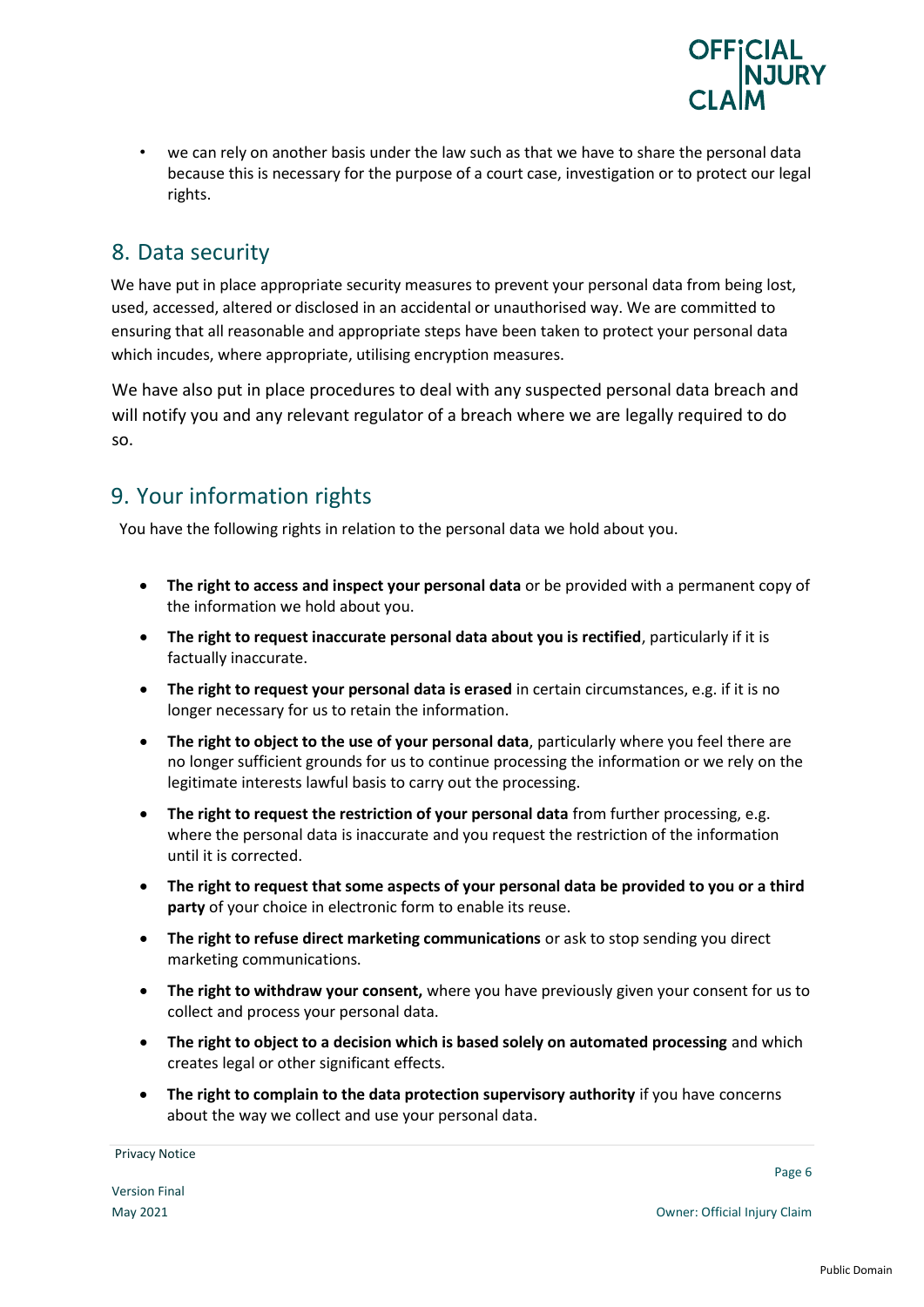

Please note that some of the rights described above may be limited in certain circumstances, such as where exemptions or legal obligations apply or there is an overriding legitimate interest in continuing to process the personal data. If we are unable to fulfil a request from you to exercise one of the above rights, we will contact you to explain the reason for our refusal. If you wish to exercise your rights or have concerns about the way we collect and process your personal data please contact us at: dsar@mib.org.uk.

#### 10.Cookies

We use cookies on our websites. Cookies are small data files sent from a website to your web browser. They are stored in your web browser's cache and allow a website or a third party to recognise your browser or mobile device. We collect information about you automatically when you visit our website by using cookies and other tracking technology. For more information about cookies, and other tracking technology including how to turn them off, please see our Cookie Notice [Cookies policy | Official Injury Claim.](https://www.officialinjuryclaim.org.uk/cookies-policy/)

#### 11.Service complaints

If you wish to make a complaint or enquire about any aspect of the services we provide, please contact us at:

 Portal Support Centre 0800 118 1631 email: [customer.service@officialinjuryclaim.org.uk](mailto:customer.service@officialinjuryclaim.org.uk)

#### 12. Data protection complaints

If you wish to make a complaint about the way we use your personal data you should contact us in the first instance at:

Data Protection Officer Motor Insurers Bureau Linford Wood House 6-12 Capital Drive Milton Keynes MK14 6XT email: [privacy@mib.org.uk](mailto:privacy@mib.org.uk)

If you are not satisfied with the way we have handled your data protection complaint you may refer your complaint to the UK data protection supervisory authority at:

Information Commissioner's Office Wycliffe House, Water Lane,

**Privacy Notice Example 2008 Contract Contract Contract Contract Contract Contract Contract Contract Contract Contract Contract Contract Contract Contract Contract Contract Contract Contract Contract Contract Contract** 

Version Final

Page 7